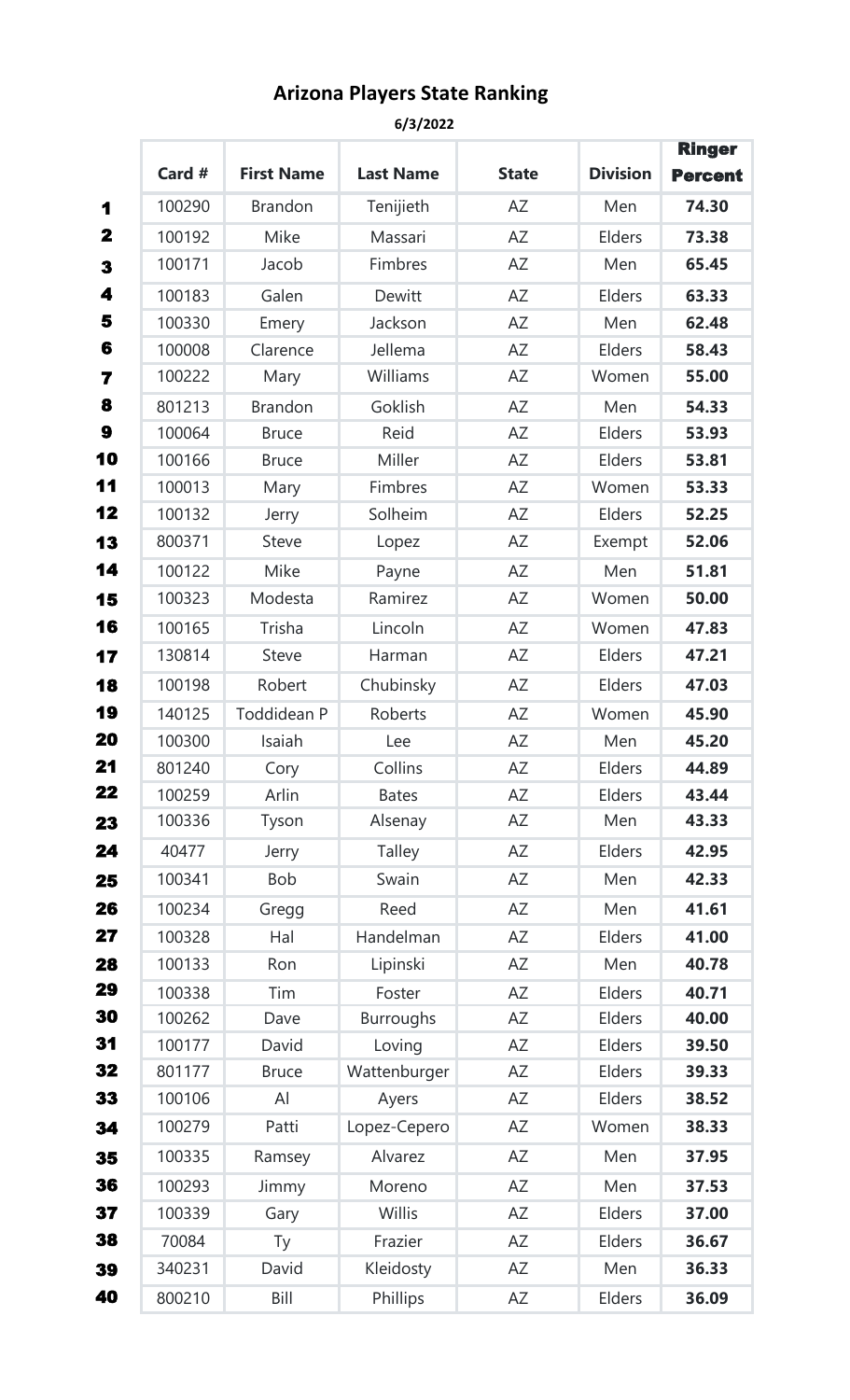| 41 | 100342 | Rob          | Layman         | AZ | Elders        | 35.50 |
|----|--------|--------------|----------------|----|---------------|-------|
| 42 | 100118 | Frank        | Farley         | AZ | Men           | 34.94 |
| 43 | 100201 | Tommy        | Logsdon        | AZ | Elders        | 34.84 |
| 44 | 40550  | Mike         | <b>Brewer</b>  | AZ | Elders        | 34.64 |
| 45 | 100046 | Charlie      | <b>Mullins</b> | AZ | Men           | 34.59 |
| 46 | 100025 | Emmett       | Jones          | AZ | Exempt        | 34.53 |
| 47 | 800228 | Pete         | Carreno        | AZ | Men           | 34.46 |
| 48 | 10330  | Jon          | Turnbull       | AZ | Men           | 34.38 |
| 49 | 100105 | Kevin        | <b>Botts</b>   | AZ | Men           | 34.17 |
| 50 | 100003 | Doug         | Strong         | AZ | Men           | 33.93 |
| 51 | 100209 | Jay          | Mast           | AZ | Elders        | 33.68 |
| 52 | 100227 | Herb         | <b>Baggett</b> | AZ | Elders        | 33.22 |
| 53 | 100255 | John         | Barney         | AZ | Elders        | 33.17 |
| 54 | 800186 | George       | Stockton       | AZ | Elders        | 31.83 |
| 55 | 100045 | Joe          | <b>Starika</b> | AZ | Elders        | 31.67 |
| 56 | 100324 | Michael      | <b>Bailey</b>  | AZ | Elders        | 30.98 |
| 57 | 100038 | George       | Gangi          | AZ | Elders        | 29.18 |
| 58 | 100263 | Neil         | Sweezey        | AZ | Elders        | 28.82 |
| 59 | 40610  | Russell      | Durham         | AZ | Men           | 28.75 |
| 60 | 801178 | David        | Garcia         | AZ | Men           | 28.00 |
| 61 | 100326 | Miguel       | Castro         | AZ | Men           | 27.00 |
| 62 | 100224 | Tom          | Williams       | AΖ | Elders        | 26.57 |
| 63 | 100298 | Chuck        | Myhre          | AZ | Men           | 26.52 |
| 64 | 100243 | Larry        | Garcia         | AZ | <b>Elders</b> | 26.50 |
| 65 | 800543 | Ron          | Arnold         | AZ | Elders        | 26.41 |
| 66 | 100272 | Jamie        | Frost          | AZ | Elders        | 25.63 |
| 67 | 100327 | Gene         | Davis          | AZ | <b>Elders</b> | 25.31 |
| 68 | 100115 | <b>Brian</b> | Coxson         | AZ | Men           | 25.00 |
| 69 | 100159 | Larry        | Ingraham       | AZ | Elders        | 25.00 |
| 70 | 100278 | Linda        | Kilburg        | AZ | Women         | 25.00 |
| 71 | 361051 | Charlene     | Campbell       | AZ | Women         | 24.70 |
| 72 | 100257 | Tony         | Jones          | AZ | Elders        | 24.69 |
| 73 | 100268 | Jeff         | Corwin         | AZ | Elders        | 22.73 |
| 74 | 100206 | Cody         | Williams       | AZ | Men           | 21.17 |
| 75 | 100191 | Terry        | Sloan          | AZ | <b>Elders</b> | 20.78 |
| 76 | 100317 | Karen        | Dalessandro    | AZ | Women         | 20.33 |
| 77 | 100282 | John         | Gerhardt       | AZ | Men           | 20.32 |
| 78 | 100302 | <b>Bruce</b> | Taylor         | AZ | Men           | 19.69 |
| 79 | 100002 | Edward       | Luna           | AZ | Men           | 18.67 |
| 80 | 801268 | Darlene      | <b>Blade</b>   | AZ | Women         | 18.47 |
| 81 | 801283 | Tim          | Niederkorn     | AZ | Men           | 17.78 |
| 82 | 100218 | Roger        | Thyfault       | AZ | Men           | 17.70 |
| 83 | 100066 | Casey        | Prunty         | AZ | Men           | 17.00 |